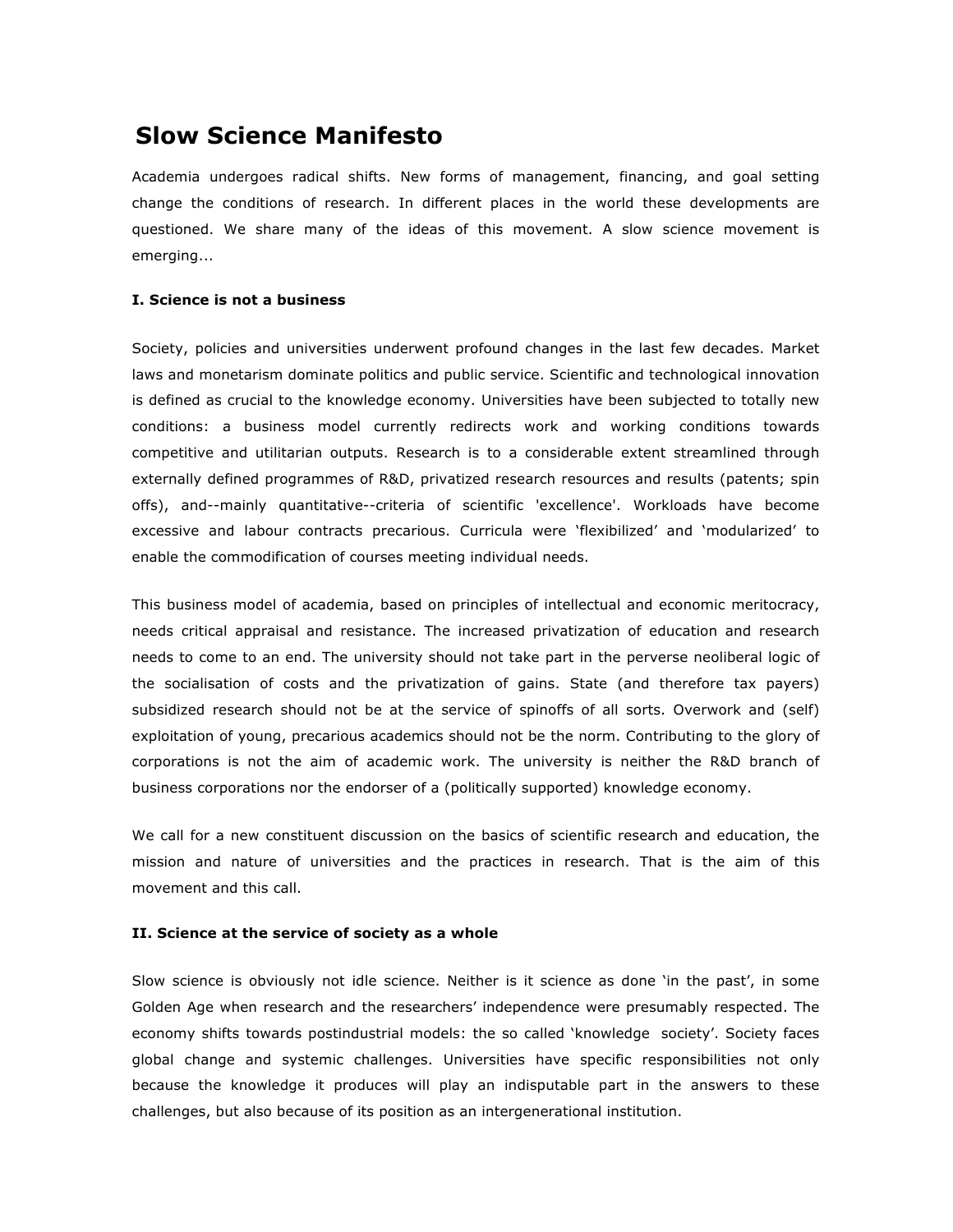The students of today and tomorrow are part of the generation which will have to actually confront what we now can hardly imagine. We deem it urgent that universities address this new responsibility and we strongly feel that this daunting task is made impossible by the one sided relationship of academia with knowledge society through the privileged channels of the knowledge economy, biased by private interests and fast science.

Slow science favours the establishment of research agendas based on the priorities of actual global challenges. Slow science is not intended to deliver ready-made answers or magic pills, as those will not work with challenges such as megacities, resources depletion and global warming, militarization and war, discrimination and racism, and our generally unsustainable development. Slow science also needs embedding in what should become a true knowledge society: a society where different kinds of knowledge, be it academic or locally embedded, are recognized as crucial components for reliable co-productive modes of knowledge production.

This involves a radical re-conception of the ethos of researchers. They cannot just accept that the only valorisation of scientific knowledge is the existing academic practices. They cannot submit to the selection mechanisms between those who '"know better'" from those who will have to adapt. They have to learn and teach active awareness of the way knowledge reliability is to be regained each time it aims for relevance in a new problematic environment. This also involves radically different mechanisms and procedures for the funding and evaluation of research activities.

#### **III. Education and science for all - knowledge as commons**

Education is a human right and science should be common for all. By choosing the term "slow", we connect with other "slow" movements resisting the privatization of common concerns and the resulting bad quality of the answer to these concerns. Privatized science means fast science, that is superficial science, and in that respect often bad science. Science, like language, is not a private affair and it should not be privatized. The 'commoning' of science, as opposed to privatization, is one of the main goals of our movement. Sharing knowledge and increased transparency of knowledge production are keywords. Universities and university colleges should be institutions of education and (responsible) research. Both are based on a long term vision. Education should not only be subjected to the needs of the labour market, students should not only be considered as subcontractors to an individualized credit system.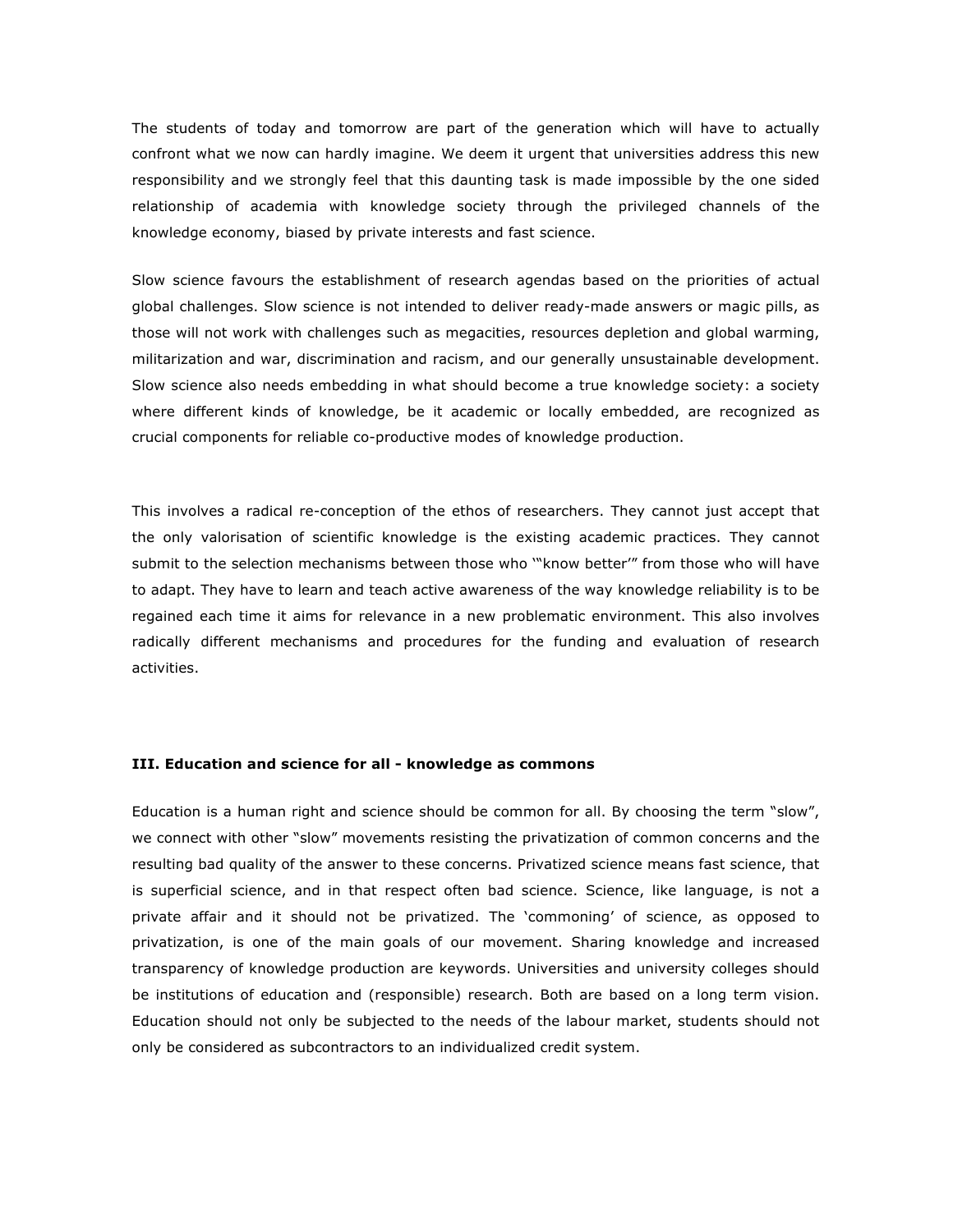The aim of academic education is in the first place to create a time-space for formation (Bildung) around subjects that matter. The link between education and research which characterizes scientific education should become an inclusive one. It should aim not only at the formation of specialists. It should transform the fact that today high numbers of people have higher education degrees into a vector in the formation of collective intelligence and imagination.

In order for specialized knowledge to become able to participate in this formation, one of the main challenges for education should be to actively couple specialization and the formation of 'amateurs', that is 'connaisseurs' of science able to discuss and mediate the contribution of such specialized knowledge to the world at large and its problems. We need the practitioners of specific scientific practices to be trained not in 'monasteries' protected from the noise of the world, but in 'schools' where they learn to situate what matters for them among the wide variety of what matters for others. The current need to deliver a growing number of scientific "products" combined with the increasing 'precarity' of the research contracts impedes us to reach that goal.

# **IV. Accountability in the knowledge society versus profitability in the knowledge economy**

Academic freedom is seriously in danger not only by privatization of research and education, but also by the logic of management that has taken hold of the university. Output based assessment has lead to an irrational race to publications. The overproduction and very competitive selection systems have decreased the quality of peer review and increased the closed incestuous selection criteria, if not the temptation of fraud. Moreover these external and blind quantative selection models tend to take over autonomous, contextualized decision making. This encourages the dominance of one vision on science determined by external funding criteria and particular goals set by contractors. Ultimately these conditions shape a hostile working environment characterized by competition, hierarchy and the worst kind of meritocracy. This, in turn, undermines the possibilities for a supportive environment that facilitates other forms of knowledge creation and collective work.

Slow science accepts the principle of accountability. It rejects "fast" accountability blindly imposed by the logic of management. Slow science strives to truly deserve the trust of the wider community, which science too often claims as its due on almost religious grounds. Such trust is not compatible with a model in which competition, and the hunt for research money is the sole driving force. Its accountability is based on taking seriously the problems of common concern in a situated, non ideological manner.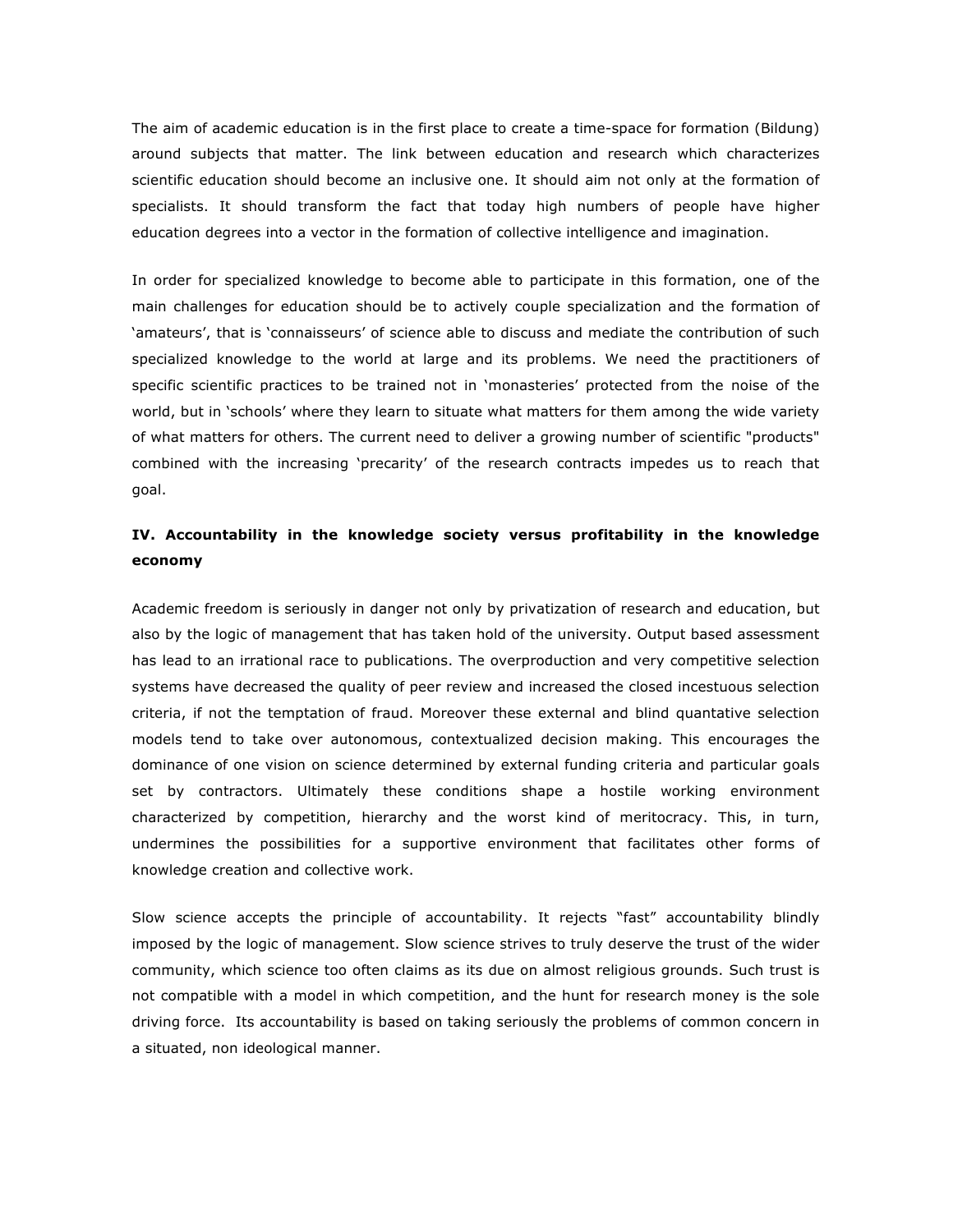As for evaluation, which the logic of management has turned into a insuperable and overwhelming duty, slow science demands that it be relevant, that is, conceived in a way which respect for the diversity of fields and angles and sensitive to its consequences. We feel it is scandalous that universities do not even try to seriously assess the effects of present-day modes of evaluation and slavishly conform to managerial injunctions. Research agendas are submitted to these injunctions. Researchers are conditioned by industrial Human Resources management techniques and loose control over their production.

There is no encouragement, or simply no time left, for intervening in the public debate. One of the highest calls of academics, to contribute to public debates, is marginalized. The growing importance of the knowledge society is manipulated through commodification of knowledge and privatization of applications. This situation is even aggravated by the instrumentalization of scientific research by governments that finance policy research of which they want to control the communication, if not the outcome.

The quality of sound science cannot be secured in the actual conditions of the university. Slow science is open science, also in the sense of open source science. Findings in science belong to mankind not to corporations.

#### **V. Developing other conditions and practices**

The Slow Science Movement calls for an active resistance to the dominant trends of exclusive and exclusionary knowledge production. We call for the development of different conditions, and the commitment of policy makers, funders, research program managers, leaders of research organizations and individual researchers to a new deontology of the sciences. We call upon individual researchers, but also scientific associations and unions, and even departments, faculties and governors, to accept the discussion and critically assess the regimes imposed upon us. We open the discussion to develop principles, proposals and guidelines to radically reorient the course of knowledge production. We call to share proposals and experiences, to support and further develop worldwide networks struggling for slow science.

We develop here merely minimal, general conditions which must be met, before a 'better innovation', another science' becomes possible.

1. Publicly funded research entities have to remain public service institutions for research and knowledge oriented to enhance the commons. They cannot be submitted to private interests and goals or to the imperatives of the knowledge economy.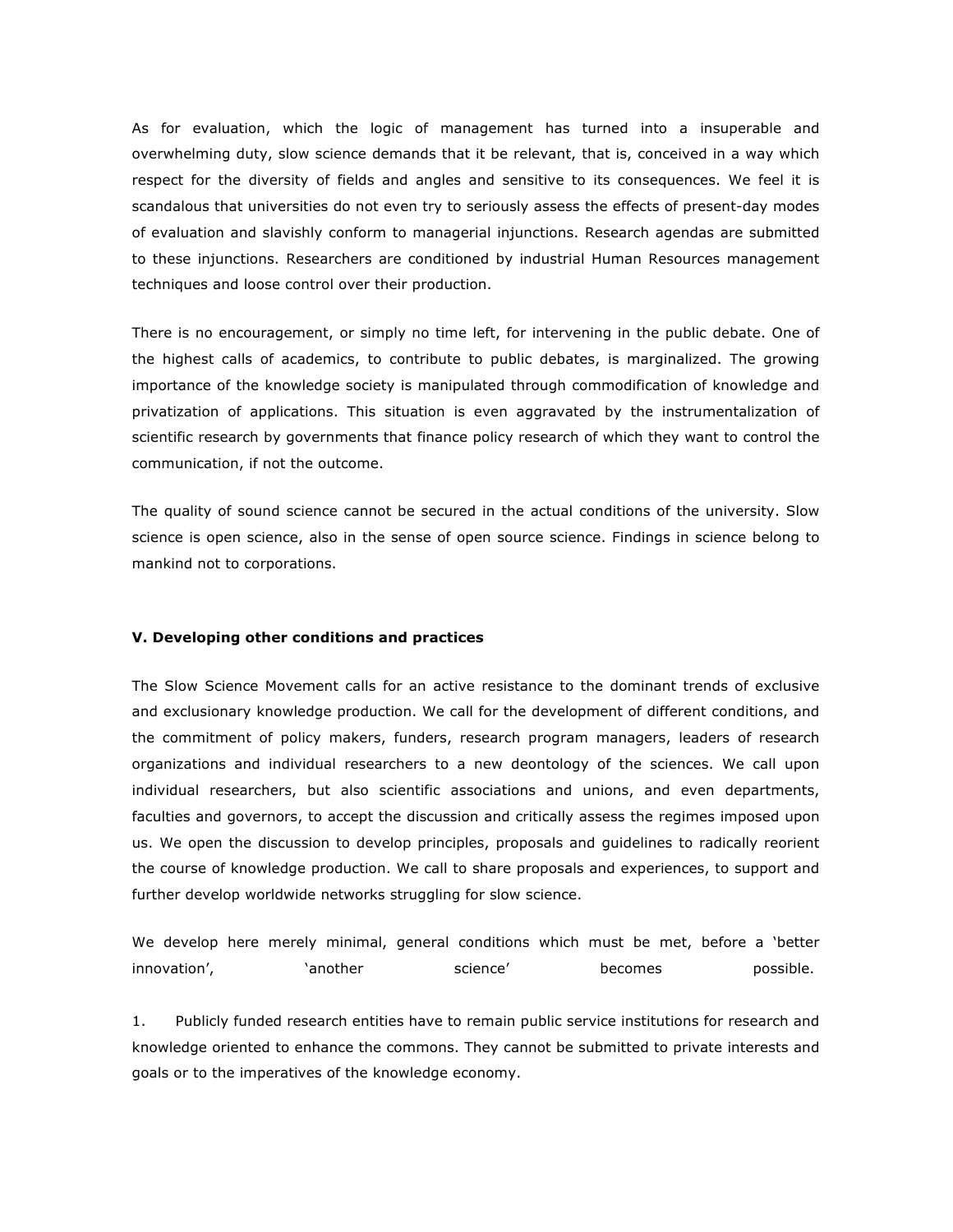2. Scientific policies should recognize the specific conditions and qualities of sound science and thus provide for enough public funding to maintain independent, but responsible enquiry as the core business. Since clear boundaries between so called 'fundamental' and 'applied' science do not always exist, funding schemes should provide for a well considered balance and exchange between research on both sides of the spectrum. Research in the service and to the benefit of private property interests should be paid with private money only.

3. The research agenda should be developed in response to the great systemic challenges, the political, cultural, social, ecological and economic questions before us and contribute to changing the collective behaviour of humanity. The Slow Science Movement defends an approach to education and research that directly or indirectly fosters social and environmental justice.

4. The communication and spreading of research results is crucial in the 'commoning' of science. Priority is given to publishing in media that are open up to those concerned. Above all the real democratization of higher education should become a priority.

5. The ever growing publication pressure is killing large sectors of research. It is disciplining researchers, especially the young. To go against this hectic publication pressure, we propose to work towards different evaluation practices that go beyond quantitative output-models. On a research group and on an individual level we commit ourselves to refrain from publishing practices that lead to an ever increasing number of publications with limited concern for and contribution to the quality of knowledge produced.

6. Moreover it is necessary to review the publication procedures: to resist the incestuous overspecialized forms of peer review by introducing in each review an academic of another field, to increase transparency and contradiction in the designation of reviewers, to guarantee time and attention to the review, to re-equilibrate the unbalance between free labour of researchers, reviewers and editors and the profit making activities of paid contributions, publishers and subscriptions.

7. Slow science is open science also in the sense that it is open to the diversity in scientific paradigms and practices. It favours crossfertilisation in multi-, inter- and transdisciplinary practices. The supporters of slow science therefore also agree to act as helpful referees in all matters where their peer assessment is asked for (publication, research proposals, career assessment, education and research assessments of institutions) under the conditions of transparency and contradictory procedures. By helpful referees, we mean referees respecting other approaches in sciences (as far as the internal and external criteria of scientific nature are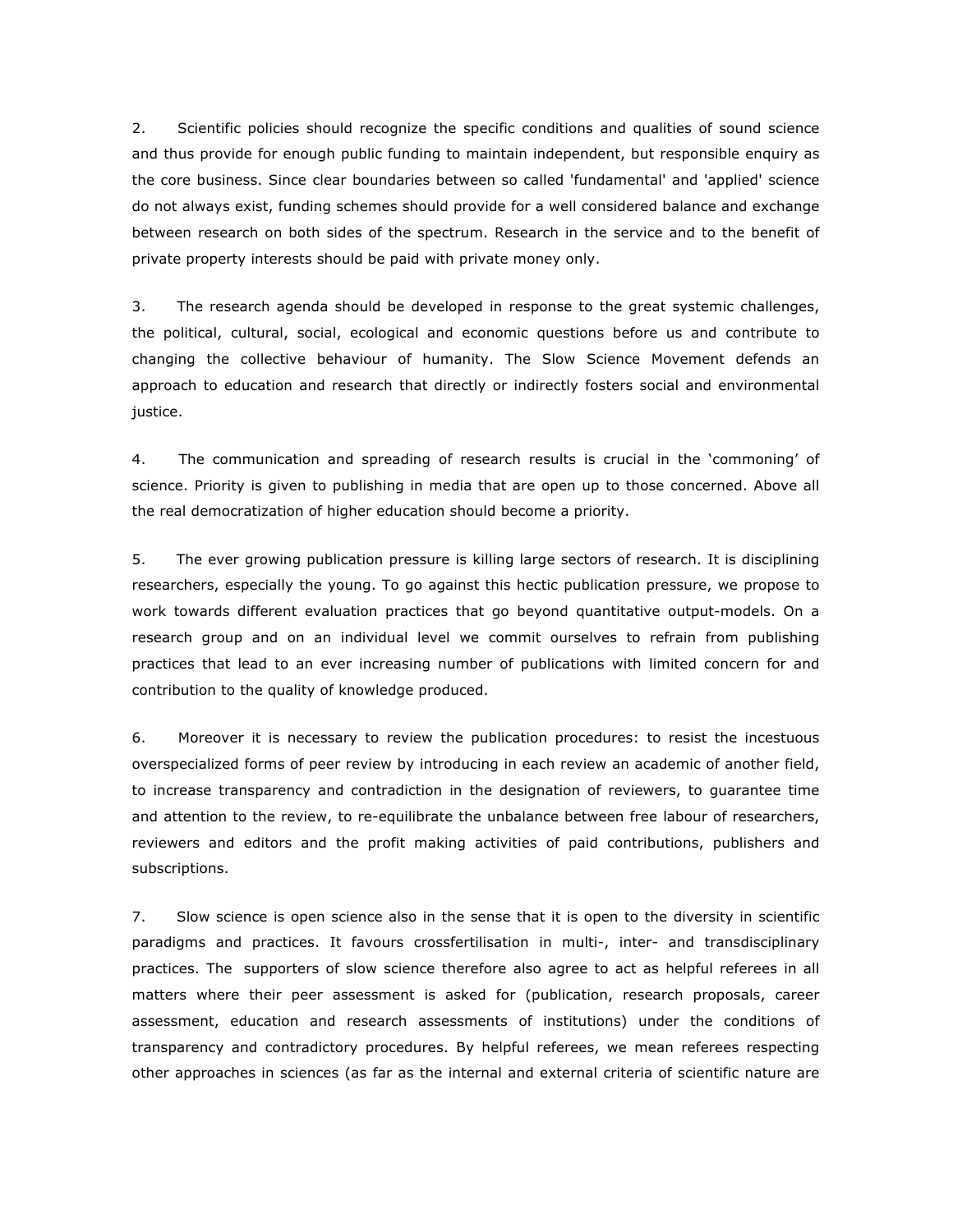respected) and committed to reporting in such a way that it helps those who are assessed to improve their contribution to science.

8. The labour conditions for scientific researchers have to be radically improved. We have to fight against the 'precarity' and 'precariasation' of researchers. As part of the neoliberalisation of the university, temporary and fragile contracts are predominant. There should be more legal and social protection for (young and not so young) researchers and more attention to the persistent gender inequality. We have to re-install equality and collegiality over the actual discourse on winners and losers, expert and ordinary, top and rank-and-file...

9. Fast science is and remains male science. Even if over the last decades woman have entered university in increasing numbers, often even becoming the majority in some faculties, their numbers drop quickly in academic posts and become rare in the higher functions. This is not only due to latent sexism (fast science as macho science), but also because academia is more than ever presupposing total dedication with no time off: evenings, weekends and holidays as the real working time (for reading and writing) is presupposed as standard procedure. In those circumstances women are mostly discriminated. The same goes mutatis mutantis for the colouring of academic staff. It is quintessential. We cannot go on having our mouths full of 'internationalisation', if we do not do a serious effort to take up the talented people of the global population at least of our own country.

10. It is the duty of researchers to be responsible citizens. When researchers commit themselves in public fora or debates or support a cause as activists, we should defend their freedom of speech and right to act. That is the political core of independent and responsible research. The slow science movement is in that respect also a solidarity movement in defence of research independency and the right to activism based on scientific insights. More precisely we defend a more direct link to society through development of situated knowledge and to resist the single path of technology driven research and development.

11. Slow science is based on a strict research ethics. Due to the ever increasing workload and the stress that comes with it, we witness an increasing fraud, secrecy and network dynamics. We will refuse to publish in order to support corporate or financial interests that run against social and environmental justice. In the same vain, we will refuse to publish in order to support political or cultural interests that run against social and environmental justice.

12. Public recognition of the limits of scientific knowledge (due to uncertainties, knowledge gaps, real world complexities) and of its unavoidable non-neutrality should also be an element of research ethics. Appropriate scientific humility creates room for decision makers to create 'prudent' policies and practices out of 'scientifically founded' insights (and to reconsider them